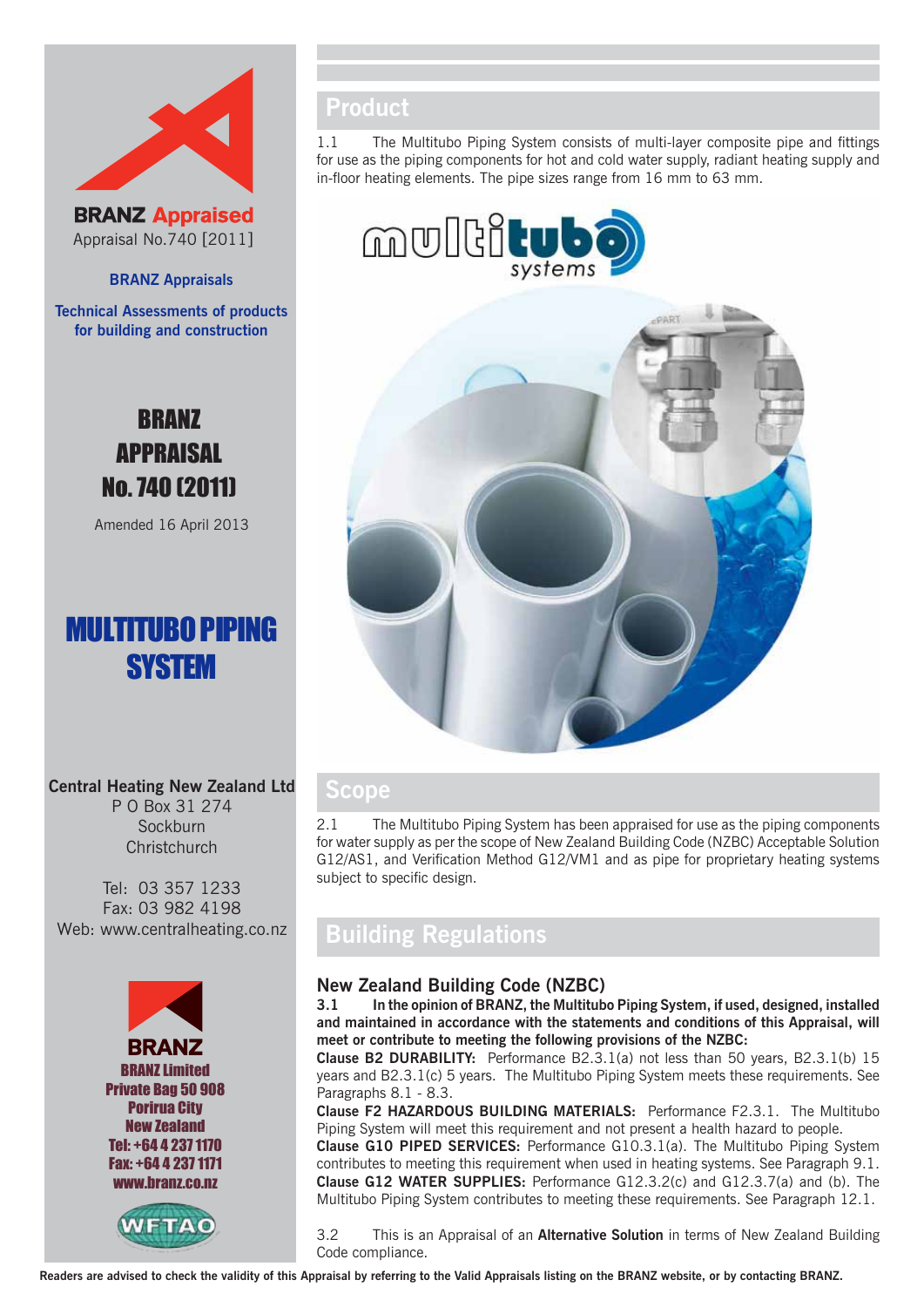# **Description**<br>4.1 The M

The Multitubo multi-layer composite pipe manufactured by Westfälische Rohrwerke GmbH is formed of longitudinally overlapped welded aluminium with inner and outer layers of polyethylene raised temperature (PE-RT), tightly bonded to the aluminium with adhesive to form a pipe. The multi-layer composite pipe is oxygen tight, which prevents any oxygen diffusion through the pipe wall into closed heating systems.

4.2 The pipe sizes include 16, 20, 25, 32, 40, 50 and 63 mm nominal external diameter, and are continuously marked along their length with the name of the manufacturer, certification information, material type, size, and location, date and time of manufacture. They are also marked with the distance to the end of the pipe in metres.

4.3 The pipes are supplied in coils of 200 and 500 m lengths for 16 mm pipes, 100 m lengths for 20 mm pipes, 50 m lengths for 25 mm pipes and 25 m lengths for 32 mm pipes. All diameter pipes are available in straight tubes of 5 m length.

4.4 There are two ranges of fittings available for use with the Multitubo multi-layer composite pipe. Both incorporate tinplated dezincification resistant brass but with different means of connecting to the pipes:

- • Press fittings. These connectors have a metal sleeve that is crimped onto the pipe through the use of a specially designed crimping tool. They are available for all pipe sizes.
- Push fittings. These connectors have a blue plastic sleeve that allows the pipe to be simply slid into the fitting for the connection to be made. A locking ring within the fitting prevents the pipe from coming out of the joint. No tools are needed to make the connection. These fittings are available for the 16 mm to 32 mm pipes.

4.5 Each fitting is marked with the production code and fitting size.

4.6 The fittings come in a wide range with options available for connection to other systems and hardware.

Tools

4.7 The tools specified by DW Verbundrohr GmbH for installation have not been assessed and are outside the scope of this Appraisal.

### **Handling and Storage**

5.1 Multitubo Piping System components should be handled and stored with care to prevent damage. The pipe and push fittings must be stored where they will not be exposed to sunlight.

# **Technical Literature**

6.1 Refer to the Appraisals listing on the BRANZ website for details of the current Technical Literature for the Multitubo Piping System. The Technical Literature must be read in conjunction with this Appraisal. All aspects of design, use, installation and maintenance contained in the Technical Literature and within the scope of this Appraisal must be followed.

# General<br>
<sup>71</sup> M

Multitubo Piping Systems for water supply must be designed and installed in accordance with the requirements of NZBC Acceptable Solution G12/AS1. Specific design installations may be designed in accordance with AS/NZS 3500.1 and AS/ NZS 3500.4.

7.2 Multitubo pipe is suitable for use in proprietary heating systems. These include embedded heating pipes in concrete slabs and circulation pipes for radiator type heating systems. These systems are to a specific design by the heating system proprietor and components other than the Multitubo pipe and fittings are outside the scope of this Appraisal.

7.3 The Multitubo Piping System must not be used where it will be subject to direct sunlight. Riser sections of pipe in heating systems must be covered from direct sunlight during installation and operation, or until the building is closed in.

7.4 The Multitubo multi-layer composite pipe must not be connected to auxiliary heaters such as solar collection panels or wet-backs without the installation of temperature protection devices in the system. Without protection temperatures may exceed the operating limits. Multitubo pipes and fittings must not be installed within 1 metre of an inlet or outlet of a water heater.

7.5 Cold water supply pipes must not be embedded in heated concrete slabs. Where water supply pipes must pass through concrete slabs they must do so at right angles to the surface of the slab and be lagged with an impermeable flexible plastic material of not less than 6 mm thickness for the full depth of the slab penetration.

7.6 As the metal sleeves of the press fittings are not stainless steel they must not be used in environments that would be conducive to corrosion.

### **Durability**

8.1 The Multitubo Piping System, when used in easy and moderately difficult areas to access, will meet the NZBC Clause B2 Durability requirements for 5 years and 15 years.

8.2 The Multitubo pipe, when used in areas that are difficult to access, for example in or under concrete slabs, will meet the NZBC Clause B2 Durability requirement of not less than 50 years.

8.3 The above durability statements are based on the Multitubo Piping System not being exposed to working pressures and temperatures above those below and being intermittently heated during its life. Long use at higher temperatures will reduce the serviceable life of the system.

### **Working Pressures and Temperatures**

9.1 The maximum working pressure and temperature for the Multitubo Piping System for the 16 mm, 20 mm, 25 mm and 32 mm pipes is 1 MPa at 70°C. The maximum working pressure and temperature for the Multitubo Piping System for the 40 mm, 50 mm and 63 mm pipes is 600 kPa at 70°C.

#### **Maintenance**

10.1 The Multitubo Piping System hot and cold water supply components and heating system components do not require any special maintenance. Items such as valves and control equipment must be maintained to ensure the maximum working pressures and temperatures are not exceeded.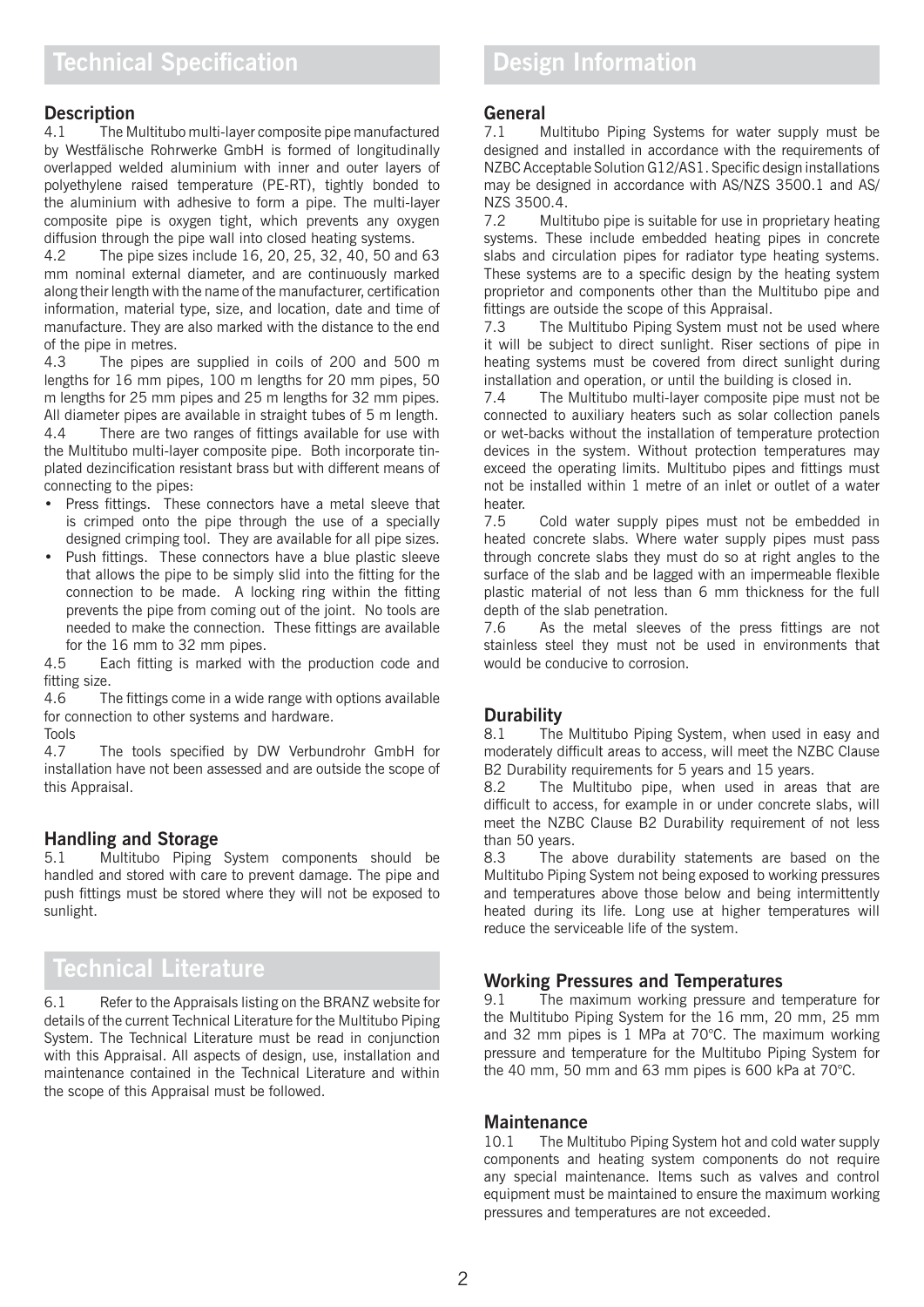### **Control of Internal Fire and Smoke Spread**

11.1 In all applications where Multitubo multi-layer composite pipe passes through a fire rated element of a structure or cavity barrier, the opening must be fire-stopped in a way that will permit thermal movement.

11.2 When the pipe is used as a component in an underfloor heating system intended for use with fire-resistance rated suspended floor construction, a Fire Engineer must check that NZBC requirements are met.

# **Water Supplies**<br>12.1 The Multit

The Multitubo Piping System has been tested to BS 6920 and is suitable for potable water supply use in accordance with NZBC Acceptable Solution G12/AS1 Clause 2.1.2.

#### **Energy Efficiency**

13.1 Domestic type hot water distribution pipes must be insulated in accordance with NZS 4305 Sections 3.7 and 3.8 to meet the requirements of NZBC Clause H1.3.4.

# **Installation Information**

#### **Installation Skill Level Requirements**

14.1 Installation of the Multitubo Piping System must be carried out by a Registered Plumber or HVAC Mechanical Installer.

#### **General**

14.2 Installation of the Multitubo Piping System for water supply must be in accordance with NZBC Clause G12/AS1, in particular Section 7.

14.3 Systems using Multitubo multi-layer composite pipes and the associated fittings must be designed and installed in accordance with the requirements of this Appraisal and installation information in the Technical Literature.

14.4 When installing multi-layer composite pipe in framed walls, the holes must be accurately sized to allow pipework to expand and contract. In metal framework grommets must be used to protect the pipe from sharp edges.

14.5 Minimum bending radii for the Multitubo pipes are given in Tables 1 and 2 below. Note that only the 16 mm, 20 mm and 25 mm Multitubo pipes may be bent without the aid of bending tools.

**Table 1: Minimum Bending Radii for 16, 20 and 25 mm Multitubo Pipes**

| <b>Pipe Dimension</b><br>(mm)<br>Diameter and wall<br>thickness | <b>Minimum</b><br><b>Bending Radii</b><br><b>Without Tools</b><br>(mm) | <b>Minimum Bending</b><br>Radii With Internal<br><b>Bending Spring</b><br>(mm) |
|-----------------------------------------------------------------|------------------------------------------------------------------------|--------------------------------------------------------------------------------|
| $16 \times 2.0$                                                 | 80                                                                     | 65                                                                             |
| $20 \times 2.25$                                                | 100                                                                    |                                                                                |
| 25x2.5                                                          | 125                                                                    | 1 N N                                                                          |

#### **Table 2: Minimum Bending Radii for Other Multitubo Pipe Sizes**

| <b>Pipe Dimension (mm)</b><br>Diameter and wall thickness | <b>Minimum Bending Radii</b><br><b>With Bending Tools (mm)</b> |  |
|-----------------------------------------------------------|----------------------------------------------------------------|--|
| $32 \times 3.0$                                           | 130                                                            |  |
| $40 \times 4.0$                                           | 160                                                            |  |
| $50 \times 4.5$                                           | 200                                                            |  |

### **Connecting Pipes and Fittings**

14.6 Pipes are cut to the correct length using the Multitubo pipe cutting tool. The end of the pipe is made round again and burrs removed by using the de-burring tool. The pipe is slid all of the way into the sleeve of the jointing component so that it can be seen through the slots at the inner end of the sleeve. For the press fittings the sleeve is then crimped using the Multitubo crimping tool.

#### **Heating Component**

14.7 It is not recommended to join pipes in locations where they will be concealed within concrete slabs or screeds. If a joint beneath the floor is unavoidable, such as with local damage repair, then Central Heating New Zealand Ltd must be contacted to determine the correct method to do this. This type of connection is outside the scope of this Appraisal.

## **Charging and Pressure Testing**

15.1 Prior to system closure, whether it is for plumbing in wall or floor cavities, or heating systems, a visual check of every fitting is required to ensure all press fitting sleeves are securely crimped.

15.2 All circuits within the system must be flushed with fresh, clean water so that they are free from trapped air and any foreign matter that may have entered the system.

15.3 When all air has been bled from the system, it must be pressure tested.

15.4 Piped services used for potable hot and cold water supply must not show any leakage when subjected to a pressure of 1500 kPa at 20°C for a period of not less than 30 minutes, in accordance with AS/NZS 3500.

15.5 Underfloor heating systems must be tested to the heating system manufacturer's requirements before the concrete is poured. Special precautions may be necessary if the pressure testing of the underfloor heating pipes is to take place in subzero temperatures.

### **Commissioning Underfloor Heating Systems**

15.6 Heat must not be applied to underfloor heating systems until the concrete has cured for at least 28 days, however BRANZ Bulletin No. 344 recommends 6 weeks, especially in winter. When cured, water at 20°C must be introduced into the system and maintained for 24 hours, increasing by 5°C every 24 hours thereafter, until the maximum operational flow temperature has been reached. The system must then be allowed to cool until the working temperature is acquired.

# **Basis of Appraisal**

The following is a summary of the technical investigations carried out:

# **Tests**

Tests have been carried out on the Multitubo Piping System by SKZ (Suddeutsches Kunststoff-Zentrum) Testing Laboratory in accordance with DVGW (German Gas and Water Professional Association) worksheet W542 and W534. The test results have been reviewed by BRANZ experts and found to be satisfactory.

16.2 Tests have been carried out on the fittings by SKZ Testing Laboratory in accordance with DVGW worksheet W534. 16.3 Dezincification tests have been carried out on the fittings by Gesellschaft für Elektrometallurgie GmbH in accordance with ISO 6509. The test results have been reviewed by BRANZ experts and found to be satisfactory.